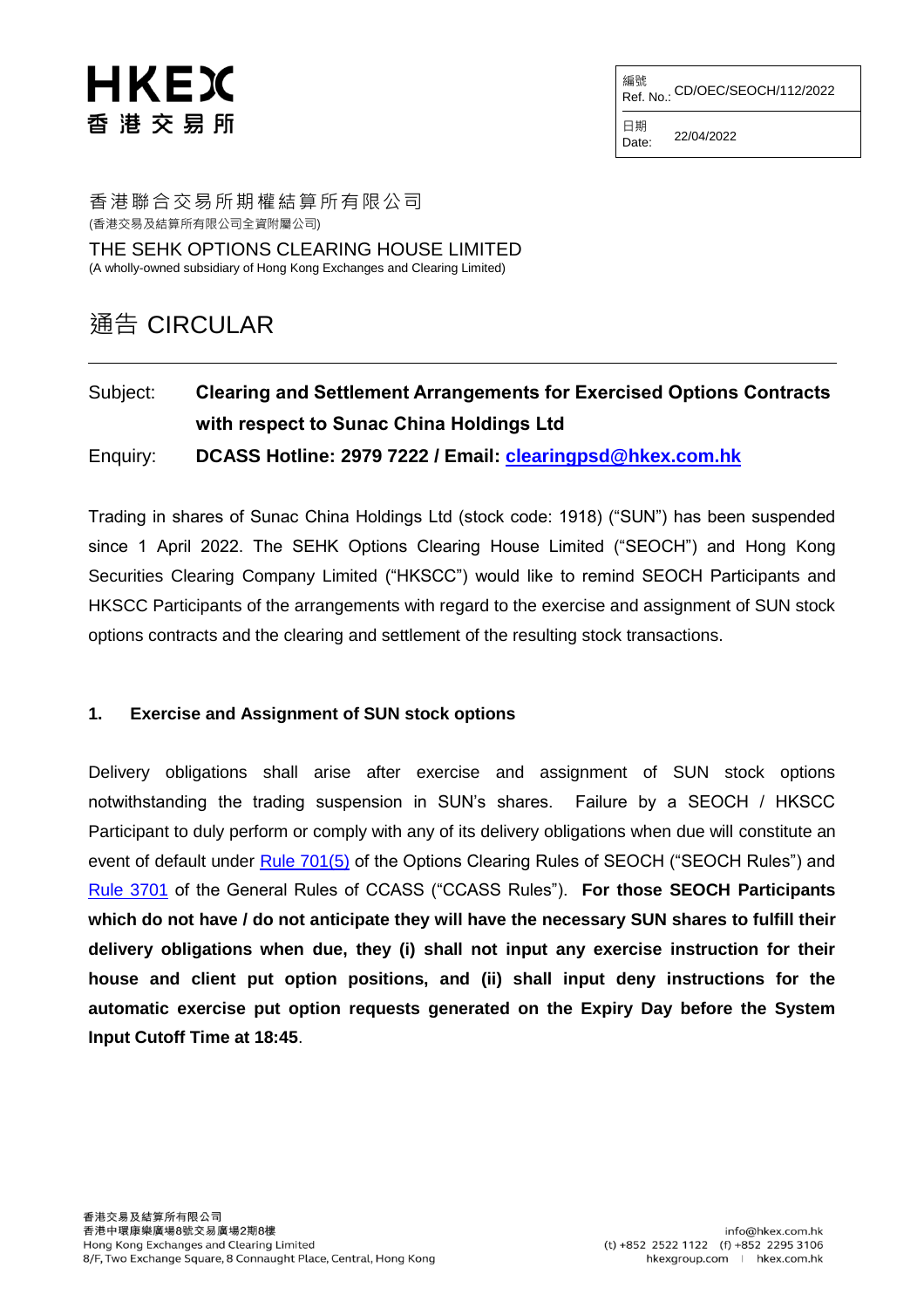# HKEX 香 港 交 易 所

#### **2. Automatic Exercise Requests generated on Expiry Day**

Spot Month SUN stock options contracts ("Spot Month Contracts") will expire on the business day preceding the last business day of the month ("Expiry Day"). On Expiry Day, pursuant to [Rule 503A](https://www.hkex.com.hk/-/media/HKEX-Market/Services/Rules-and-Forms-and-Fees/Rules/SEOCH/Rules/Chapter5.pdf?la=en) of the SEOCH Rules, SEOCH will automatically generate exercise requests for all open long positions in Spot Month Contracts as usual if they meet the exercise criteria prescribed by the relevant SEOCH Participant or SEOCH's exercise criteria<sup>1</sup> if no exercise criteria have been prescribed by the SEOCH Participant. The closing price on the trading day immediately prior to suspension of trading in SUN's shares (i.e. 31 March 2022) ("Last Closing Price") will be used as the fixing price for the purpose of automatic exercise on the Expiry Day.

### **3. Clearing and Settlement of Stock Transactions arising from Exercised / Assigned Options**

In accordance with [Rule 508](https://www.hkex.com.hk/-/media/HKEX-Market/Services/Rules-and-Forms-and-Fees/Rules/SEOCH/Rules/Chapter5.pdf?la=en) of the SEOCH Rules and [Chapter 6](https://www.hkex.com.hk/-/media/HKEX-Market/Services/Rules-and-Forms-and-Fees/Rules/SEOCH/Operational-Procedures/CHAP06.pdf?la=en) of the Operational Clearing Procedures for Options Trading Exchange Participants of SEOCH ("SEOCH Procedures"), stock transactions resulting from the exercise / assignment of SUN stock options contracts in SEOCH will be settled through CCASS under the Continuous Net Settlement System ("CNS")<sup>2</sup> on the second settlement day (T+2) immediately following the day on which the SUN stock options contracts are exercised / assigned.

To the extent SUN shares are not delivered by HKSCC Participants with outstanding short SUN stock positions to CNS for settlement by the final batch settlement run (BSR) at 3:45pm on T+2, rendering it not possible or reasonably practicable for HKSCC to deliver SUN shares to the recipient HKSCC Participants with long SUN stock positions in view of the trading suspension in SUN shares, HKSCC will cash settle the outstanding long SUN stock positions with the HKSCC Participants concerned in substitution for the delivery of SUN shares<sup>3</sup> and will also cash settle the

 $\overline{a}$ <sup>1</sup> The in-the-money percentage for stock options is the difference between the strike and fixing price as a percentage of the strike.

<sup>&</sup>lt;sup>2</sup> Unless SEOCH specifies otherwise.

<sup>&</sup>lt;sup>3</sup> Pursuant to CCASS [Rules 3307](https://www.hkex.com.hk/-/media/HKEX-Market/Services/Rules-and-Forms-and-Fees/Rules/HKSCC/General-Rules-of-CCASS/R33.pdf?la=en) and [3606](https://www.hkex.com.hk/-/media/HKEX-Market/Services/Rules-and-Forms-and-Fees/Rules/HKSCC/General-Rules-of-CCASS/R36.pdf?la=en) and SEOCH Rule [508B,](https://www.hkex.com.hk/-/media/HKEX-Market/Services/Rules-and-Forms-and-Fees/Rules/SEOCH/Rules/Chapter5.pdf?la=en) HKSCC and SEOCH are entitled to make money compensation to the HKSCC and SEOCH Participants concerned in substitution for the delivery of SUN's shares in whole or in part in such amount as HKSCC and SEOCH may in their absolute discretion determine by reference to the market value of the SUN's shares at the time of payment of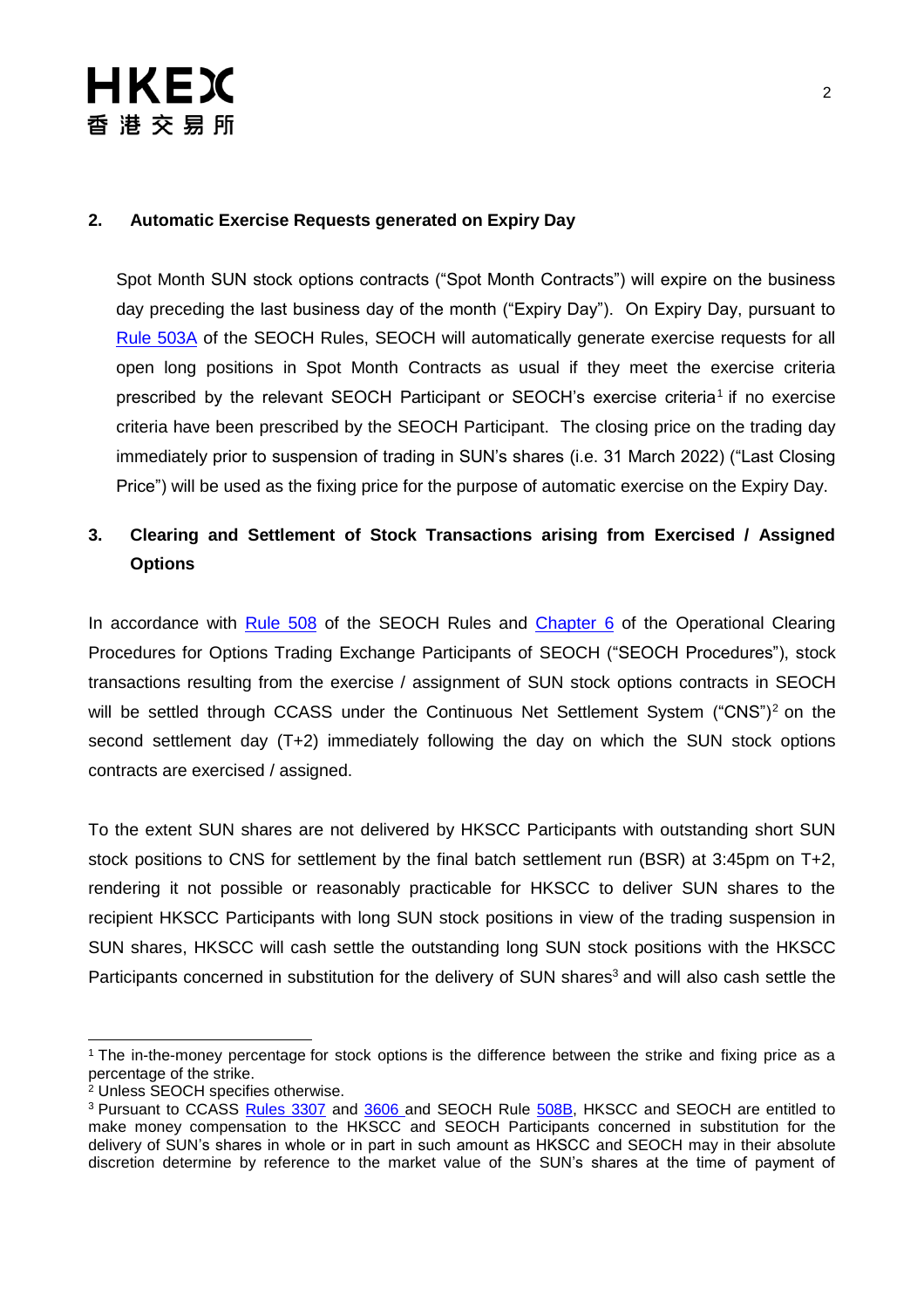

outstanding short SUN stock positions with the HKSCC Participants concerned in lieu of their obligations to deliver<sup>4</sup> should trading in SUN shares remain suspended on T+2. Having taken into account all relevant circumstances as HKSCC and SEOCH consider appropriate, HKSCC and SEOCH determine that, cash settlement at the price of \$4.58, being the Last Closing Price prior to suspension of trading in SUN shares, would be fair and reasonable to the HKSCC Participants concerned. In other words, the outstanding SUN positions will be settled as follows:

|                                                                                       | Purchase / Selling Price in<br><b>CNS</b><br>(CNS Price <sup>5</sup> ) | <b>Cash Settlement Amount</b>                      |
|---------------------------------------------------------------------------------------|------------------------------------------------------------------------|----------------------------------------------------|
| CPs with outstanding<br>SUN Stock<br>long<br>positions after the<br>final BSR on T+2  | $<$ \$4.58                                                             | Receive<br>(\$4.58 - CNS Price) x number of shares |
|                                                                                       | $\geq$ \$4.58                                                          | Pay<br>(CNS Price - \$4.58) x number of shares     |
| CPs with outstanding<br>Stock<br>short SUN<br>positions after the<br>final BSR on T+2 | $<$ \$4.58                                                             | Pay<br>(\$4.58 - CNS Price) x number of shares     |
|                                                                                       | $\geq$ \$4.58                                                          | Receive<br>(CNS Price - \$4.58) x number of shares |

The above arrangements will apply to clearing and settlement of stock transactions arising from exercised / assigned SUN stock options contracts only. Outstanding positions will be cash-settled, regardless if they result from put or call exercise or assignment, and there will be no buy-in exemptions granted. Participants who exercise calls may receive shares and/or cash, and should consider this when making their exercise decisions. HKSCC and SEOCH may or may not apply the same arrangements to other suspended stock options classes depending on the circumstances in a particular case.

compensation by HKSCC or SEOCH (or the value at such other time as HKSCC or SEOCH shall consider fair and reasonable in the circumstances).

<sup>&</sup>lt;sup>4</sup> Under SEOCH [Rule 508,](https://www.hkex.com.hk/-/media/HKEX-Market/Services/Rules-and-Forms-and-Fees/Rules/SEOCH/Rules/Chapter5.pdf?la=en) the SEOCH Board may determine that delivery obligations under OCH Contracts are to be performed in some other way (including determining that obligations be settled in cash in lieu of delivery).

<sup>5</sup> CNS Price = Outstanding Position Trade Amount / Outstanding Position Quantity